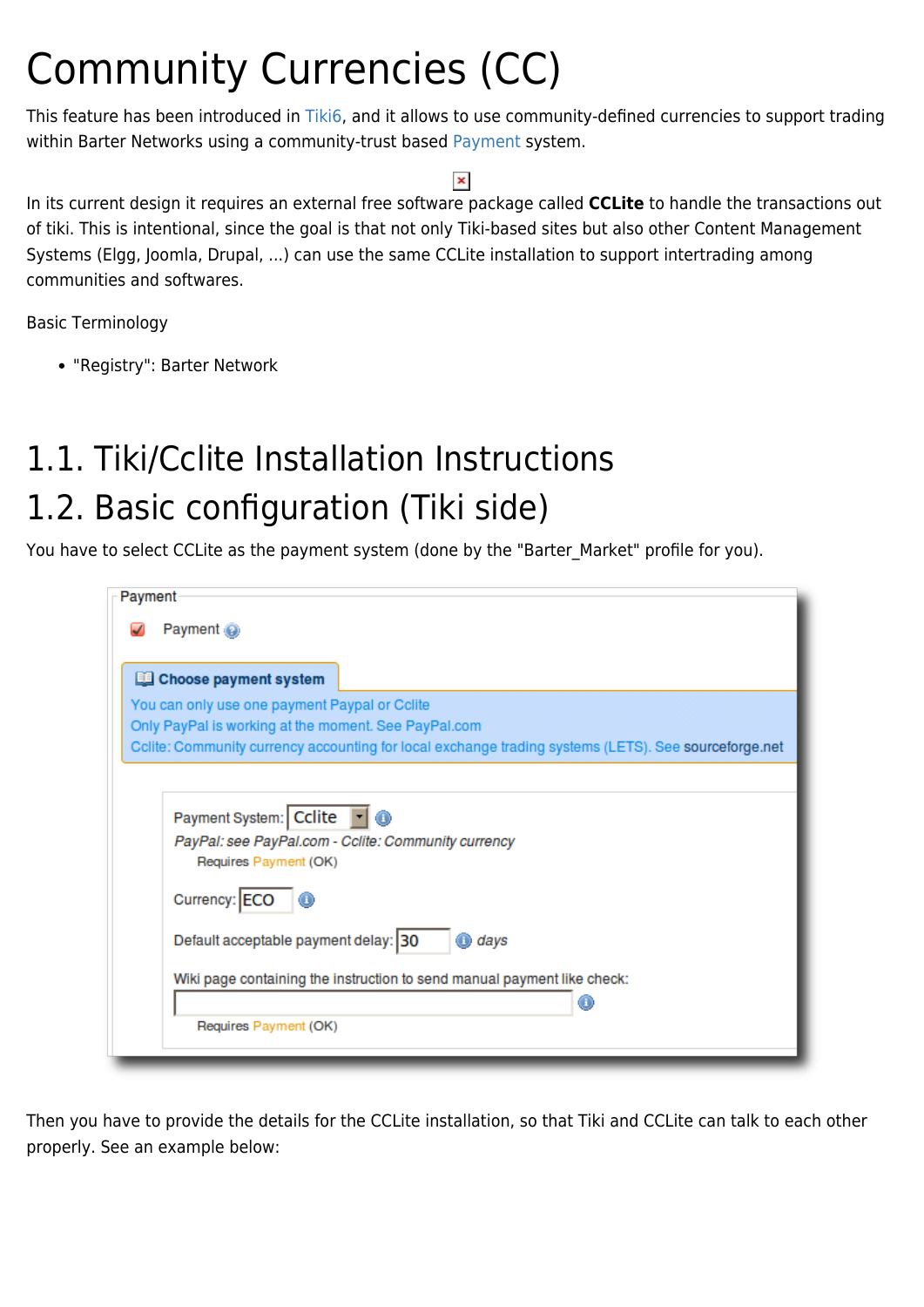#### **Cclite**

| Experimental<br>Cclite is for creating and managing alternative or complementary trading currencies and groups<br>6                                              |   |
|------------------------------------------------------------------------------------------------------------------------------------------------------------------|---|
| Cclite Registries: C2c1, c2c3<br>Registry names in Cclite<br>Requires Payment (OK)                                                                               | ◉ |
| Cclite Registry Currencies: ECO, HOUR<br>Each registry in Cclite can have it's own currency. Must be one per registry. (case sensitive)<br>Requires Payment (OK) | O |
| Cclite Server URL: http://c2c.ourproject.org<br>https://cclite.yourdomain.org/cclite/g<br>Requires Colite Registries (OK)                                        |   |
| Cclite Merchant User:   manager<br>Requires Colite Registries (OK)                                                                                               |   |
| Cclite Merchant Key: 1010101010<br>Requires Colite Registries (OK)                                                                                               | n |
| <b>Cclite Enable Payments:   Test</b><br>Requires Colite Registries (OK)                                                                                         |   |
| Hashing Algorithm:   SHA1<br>Requires Colite Registries (OK)                                                                                                     |   |
| Cclite Payment Notification <sup>1</sup><br>Requires Colite Registries (OK)                                                                                      |   |

## 1.3. Basic configuration (CCLite side)

You have to provide some details for your basic cclite installation (See the CCLite manual).

And then, each registry that you create, needs to have some basic details also, which comprise a registry name, description, email, among others (to be continued):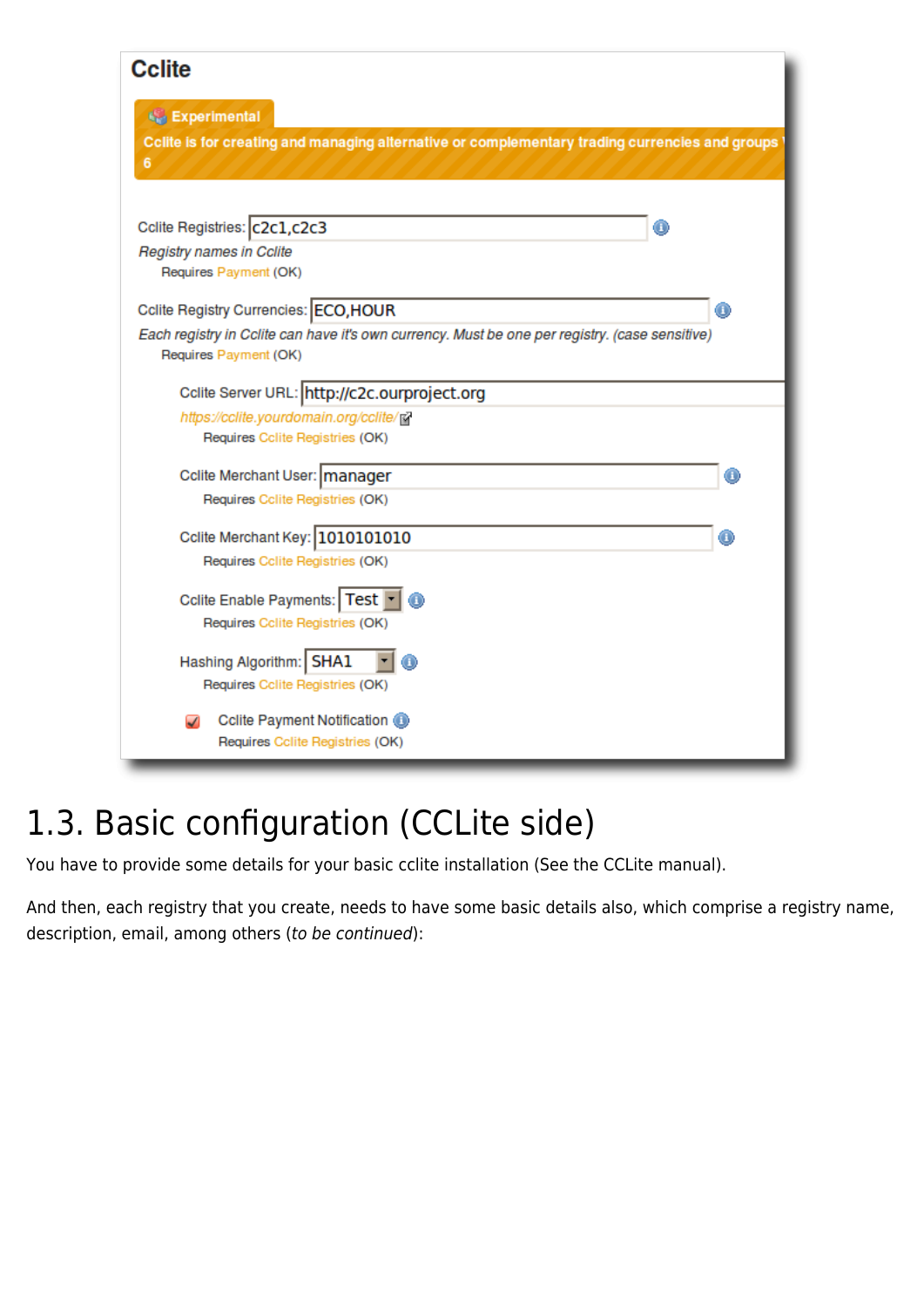|                                 |                                                     | User Menu   Partners   Create Currency   Show Currencies   Create Ad Ca |  |  |  |  |  |
|---------------------------------|-----------------------------------------------------|-------------------------------------------------------------------------|--|--|--|--|--|
| <b>H</b> ie                     |                                                     |                                                                         |  |  |  |  |  |
| <b>Show Registry Balances</b>   | <b>Registry Name</b>                                | c2c1                                                                    |  |  |  |  |  |
| <b>Create Rule/Credit Limit</b> | <b>Registry Description</b>                         | Barter Network for 'Cornellà de Dalt'                                   |  |  |  |  |  |
| <b>Create Registry Partner</b>  | Manager Email                                       | cclite@yourdomain.com                                                   |  |  |  |  |  |
| <b>Upload Batch Files</b>       | Manager Email Password                              |                                                                         |  |  |  |  |  |
| <b>Apply Service Charge</b>     | <b>Email for Batch Transactions</b>                 | cclite@yourdomain.com                                                   |  |  |  |  |  |
| <b>Open Office Directory</b>    | <b>Batch Email Password</b>                         |                                                                         |  |  |  |  |  |
| <b>Create Batch Dirs</b>        | Global Commitment Limit                             | 100                                                                     |  |  |  |  |  |
|                                 | Merchant Key                                        | 1212121212                                                              |  |  |  |  |  |
| Modify c2c1                     | Allow Merchant from IP addresses                    | 127.0.0.1 11.222.3.44                                                   |  |  |  |  |  |
| Q<br>search users               | (space separated list)<br><b>Update Latest News</b> |                                                                         |  |  |  |  |  |
| $\mathcal{L}$<br>search ads     |                                                     | Note the registry must declared as an ODBC driver under Windows.        |  |  |  |  |  |
| Q<br>search trades              | Cancel<br>Go                                        |                                                                         |  |  |  |  |  |

# 1.4. Usage

The usage is pretty intuitive, once the profile "Barter Market" is applied to your Tiki installation.

You have a list of items offered or wanted shown in a page, and you select one of them. Then you have the option to:

- give the amount (in the community currency specified in the item) to person offering it, in order to close the transaction
- get in contact with that user first, to agree on details or state of that item offered or requested.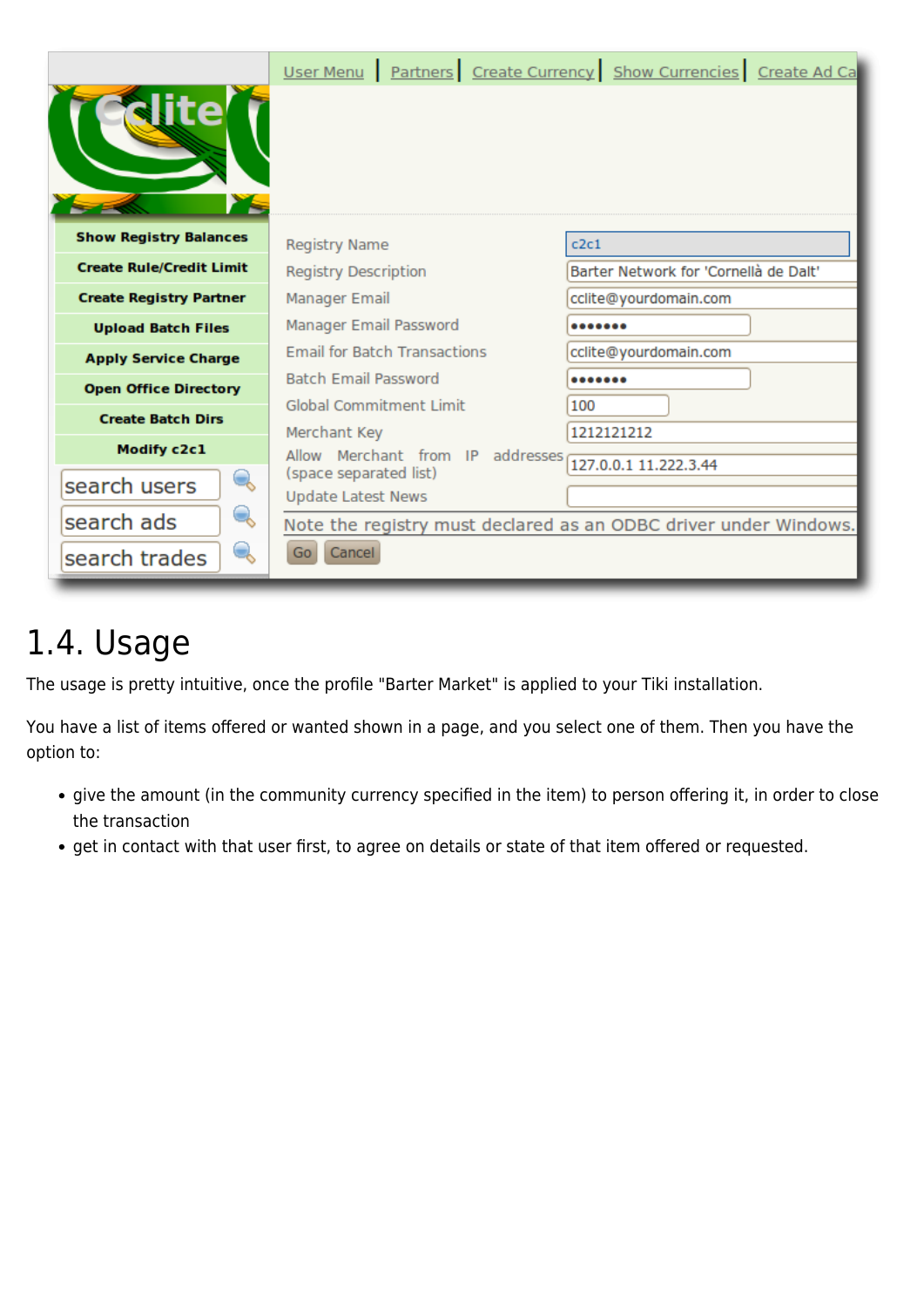| <b>Our Barter Market</b><br>tiki,<br>Join us<br>wiki<br>cms<br>groupware   |  |
|----------------------------------------------------------------------------|--|
| Home<br>About $-$<br><b>Files</b><br>$Heip =$<br>Calendar<br><b>Forums</b> |  |
|                                                                            |  |
| <b>Offering</b>                                                            |  |
| bread                                                                      |  |
| my nice bread with seeds. Mmmm, delicious!                                 |  |
| Price: 15                                                                  |  |
| Transfer 15.00 ECO to xavi for bread (offer# 10)                           |  |
| <b>Buy now!</b>                                                            |  |
| . Add comment about this offer                                             |  |
| . Watch for changes or comments by others about this offer                 |  |

Once you click on the button "**Buy now**", you, you initiate a payment request, which you can pay with CCLite or by other means such as plain barter in exchange of some other good or service, etc. If you want to trade with CCLite-based community currency, you can click on the button "**Trade with CClite**".

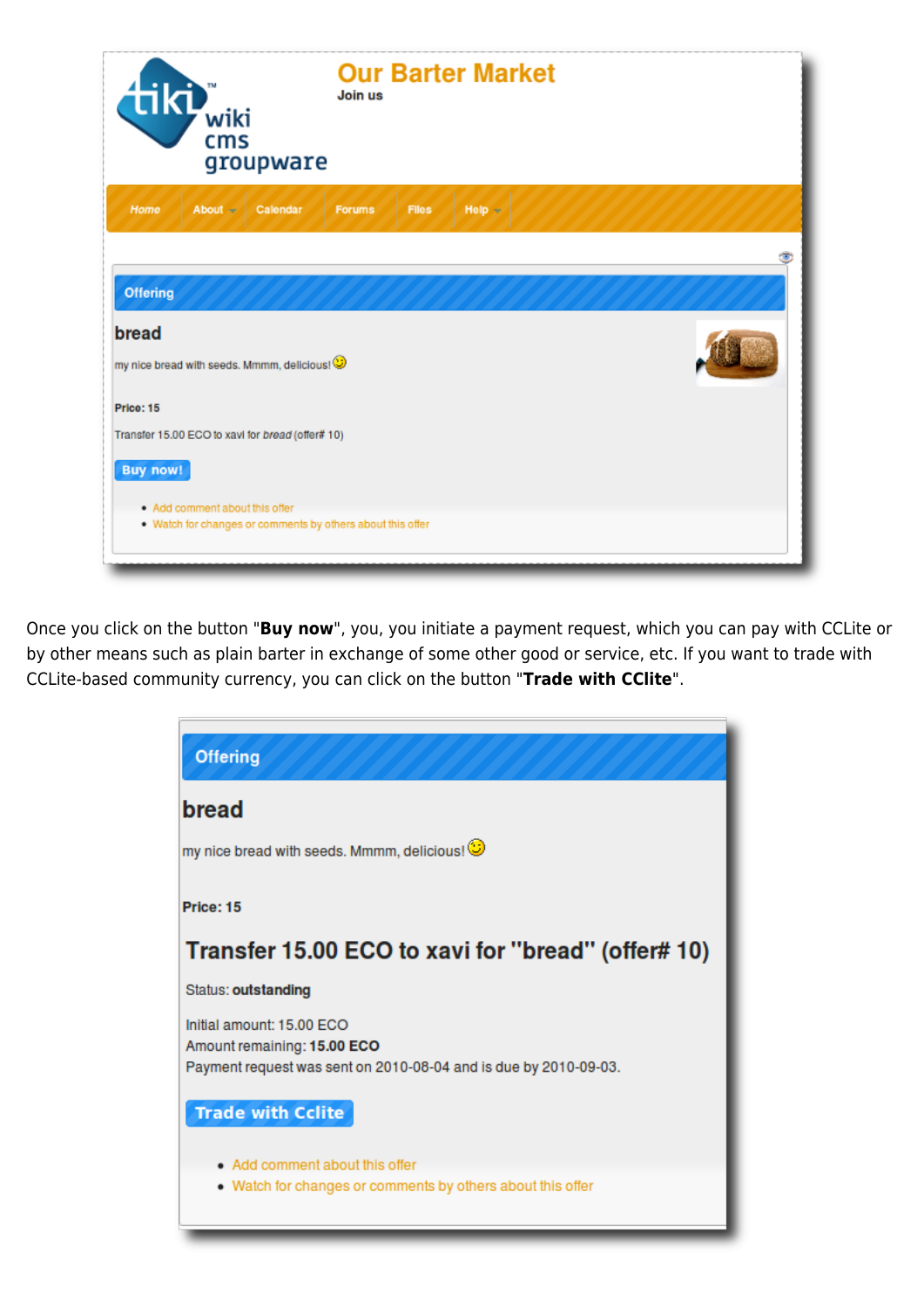This will initiate the payment, provided that you have enough amount in that currency in you CClite account. In such case, you'll see a message saying "Transaction accepted" followed by some code ("Ref: XXXX...."):

| Transfer 15.00 ECO to xavi for "bread" (offer# 10)                                                                           |
|------------------------------------------------------------------------------------------------------------------------------|
| Status: outstanding                                                                                                          |
| Initial amount: 15.00 ECO<br>Amount remaining: 15.00 ECO<br>Payment request was sent on 2010-08-04 and is due by 2010-09-03. |
| <b>Refresh page</b><br><sup>1</sup> Payment info                                                                             |
| Cclite payment initiated on 2010-08-04 [20:39]                                                                               |
| <b>Transaction Accepted</b>                                                                                                  |
| Ref: RFXJolhXMNveBleXiTvNsWybJBw                                                                                             |
| • Add comment about this offer<br>• Watch for changes or comments by others about this offer                                 |

If the user is not registered in the CCLite site, a some message will be shown indicating it (for user "test" in this example below):



The previous successful transaction will be recorded also in the CCLite side, at the "**Transactions**" sections, once loged as manager or user with enough rights: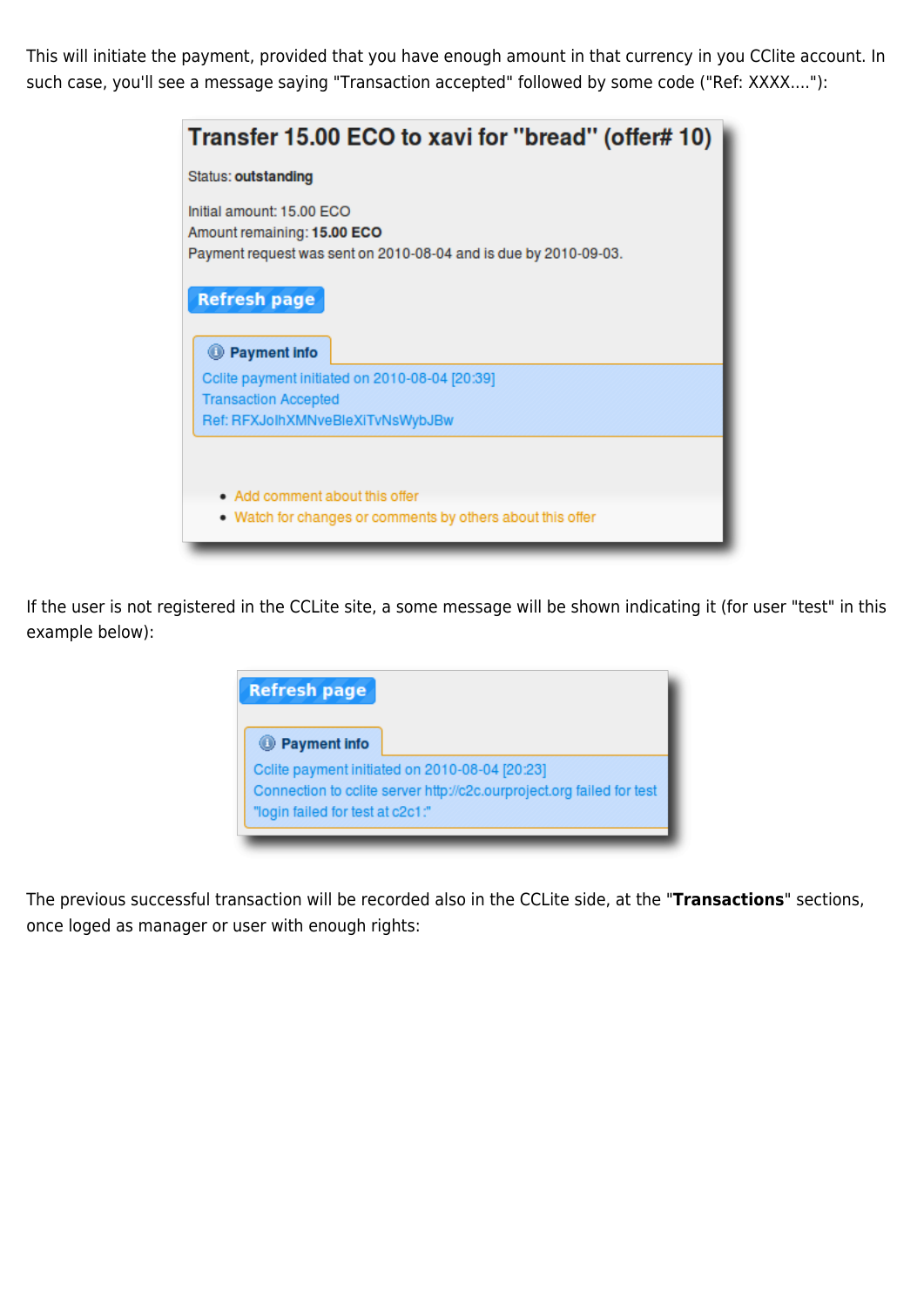|                      |                  | Admin Menu *   Forgotten Password?   Deutsch   Français   New Account   Modify |      |         |          |                            |    |            |                                         |                   | You are manage | Log o |
|----------------------|------------------|--------------------------------------------------------------------------------|------|---------|----------|----------------------------|----|------------|-----------------------------------------|-------------------|----------------|-------|
| Payment              | <b>Fages</b> 1 2 |                                                                                |      | 10<br>9 | 11       | 12<br>13                   | 14 | 15         | $10 - 17$                               |                   |                |       |
| <b>Split Payment</b> |                  | Found 254 all in Trades<br>display ok no id Status                             | Date | Source  |          |                            |    |            | Destination Mirror Currency Type Amount |                   |                |       |
| <b>Transactions</b>  | Show             | 254 accepted 2010-08-04                                                        |      |         | folly.   |                            |    | xavi c2c1  |                                         | ECD debit         | 15             |       |
| <b>Balances</b>      | Show             | 253 accepted 2010-08-04                                                        |      |         | folly.   |                            |    | xavi c2c1  |                                         | <b>ECO credit</b> | 15             |       |
| Goods/Services       | Show             | 252 accepted 2010-07-28                                                        |      |         |          | xavitest jonnybradley <2c1 |    |            |                                         | ECO debit         | 51             |       |
| My Ads               | Show             | 251 accepted 2010-07-28                                                        |      |         |          | xavitest jonnybradley c2c1 |    |            |                                         | <b>ECO</b> credit | 51             |       |
| Place Ad             | Show             | 250 accepted 2010-07-28                                                        |      |         | xavitest |                            |    | xavi c2c1  |                                         | ECO debit         | 100            |       |
| Q<br>search users    | <b>Show</b>      | 249 accepted 2010-07-28                                                        |      |         | xavitest |                            |    | xavi c2c1  |                                         | <b>ECO</b> credit | 100            |       |
| Q.<br>search ads     | Show             | 248 accepted 2010-07-28 jonnytesting                                           |      |         |          |                            |    | folly c2c1 |                                         | ECO debit         | 2              |       |
|                      | Show             | 247 accepted 2010-07-28 jonnytesting                                           |      |         |          |                            |    | folly c2c1 |                                         | ECO credit        | $\mathbf{r}$   |       |
| search trades        | Show             | 246 accepted 2010-07-23                                                        |      |         | admin    |                            |    | folly c2c1 |                                         | ECO debit         | 2              |       |
|                      | Show             | 245 accepted 2010-07-23                                                        |      |         | admin    |                            |    | folly c2c1 |                                         | ECO credit        | $\mathbf{r}$   |       |
|                      | Show             | 244 accepted 2010-07-23                                                        |      |         |          | admin jonnybradley c2c1    |    |            |                                         | ECO debit         | 1              |       |

As seen in this detailed image, the last rows correspond to the recent transaction that we have seen in the previous images from the linked Tiki site:

| Pages 1 2 3 4 5 6 7 8 9 10 11 12 13 14 15 16 17 |  |  |                         |       |       |  |  |                      |                                                |
|-------------------------------------------------|--|--|-------------------------|-------|-------|--|--|----------------------|------------------------------------------------|
| Found 254 all in Trades                         |  |  |                         |       |       |  |  |                      |                                                |
| display ok no Id Status Date                    |  |  |                         |       |       |  |  |                      | Source Destination Mirror Currency Type Amount |
| Show                                            |  |  | 254 accepted 2010-08-04 |       | folly |  |  |                      | xavi c2c1 ECO debit 15                         |
| Show                                            |  |  | 253 accepted 2010-08-04 | folly |       |  |  | xavi c2c1 ECO credit | 15                                             |

If we click in the "Show" button in CCLite, we will see the full details of that transaction, as stored in the CClite server:

| ite                   |                            | Admin Menu * Forgotten Password?            |
|-----------------------|----------------------------|---------------------------------------------|
| <b>Payment</b>        | From                       | folly                                       |
| <b>Split Payment</b>  | Description<br>To          | xavi                                        |
| <b>Transactions</b>   | Title                      |                                             |
| <b>Balances</b>       | <b>Type</b><br><b>Date</b> | debit<br>2010-08-04                         |
| <b>Goods/Services</b> | <b>Item</b>                |                                             |
| <b>My Ads</b>         | Time Stamp                 | 2010-08-04 20:39:27                         |
| <b>Place Ad</b>       | To Registry<br>Status      | c2c1<br>accepted                            |
| search users          | Currency<br>Amount         | ECO<br>15                                   |
|                       |                            | Trade Reference RFXJoIhXMNveBleXiTvNsWybJBw |
| search ads            |                            |                                             |
| search trades         |                            |                                             |
|                       |                            | Online research 1 offered                   |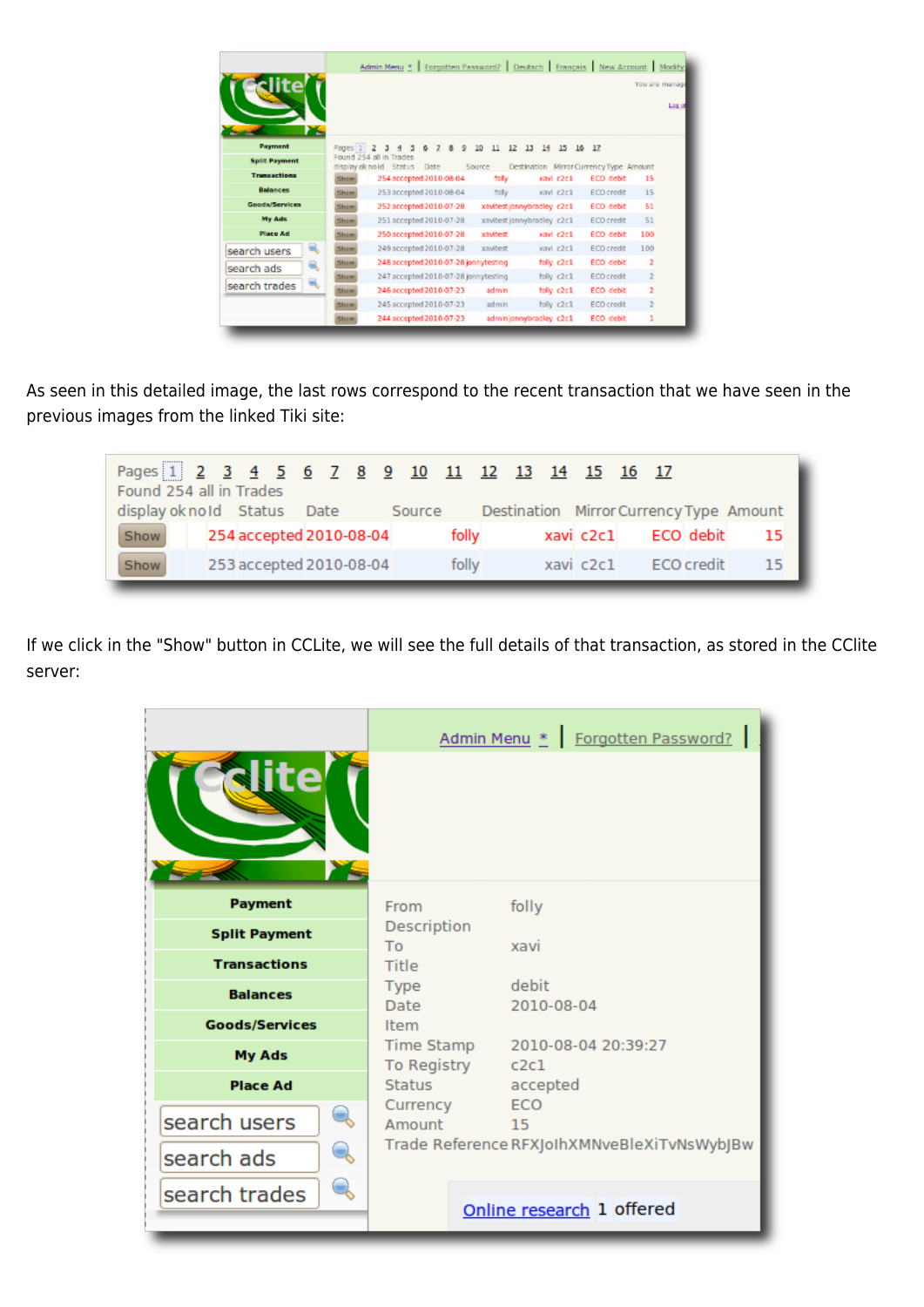## 1.5. Add a new barter node to the network

The process to have a new node added to the network is:

- 1. Install Tiki (if not done already), and [apply](http://profiles.tiki.org) the [Barter profile](http://profiles.tiki.org/Barter)
- 2. Request the Merchant ID to the CClite admin, and update your Tiki payment configuration
- 3. Send to the CClite admin the ip of the server where your Tiki is sintalled, in order to have it added to the cclite configuration.
- 4. Create users with the same username in the CClite installation as they have in the Tiki site (in the future, this will be more flexible)
- 5. Let the users create their offers and wants in the tiki site.
- 6. Let them trade through cclite

#### Todo:

- 1. Show the list of transactions and status of the budget for users in their userpages
- 2. Show the list of items offered and wanted (as open, pending, closed) in their user pages.

# 1.6. Links

Profile to easily customize your Tiki6 site to work supporting Barter Networks:

• [http://profiles.tiki.org/Barter\\_Market](http://profiles.tiki.org/Barter_Market)

#### Related pages and sites:

<http://intercanvis.net>

#### Development sites:

- <http://c2c.ourproject.org>
- <http://dev.tiki.org/cc>

#### CCLite:

- Sourceforge page: <http://sf.net/projects/cclite>
- Author's page: <http://www.hughbarnard.org/?q=node/3>
- Email list: <http://groups.google.co.uk/group/cclite>

#### Former implementation of CC in Tiki:

• [Mod cc](https://doc.tiki.org/Mod-cc)